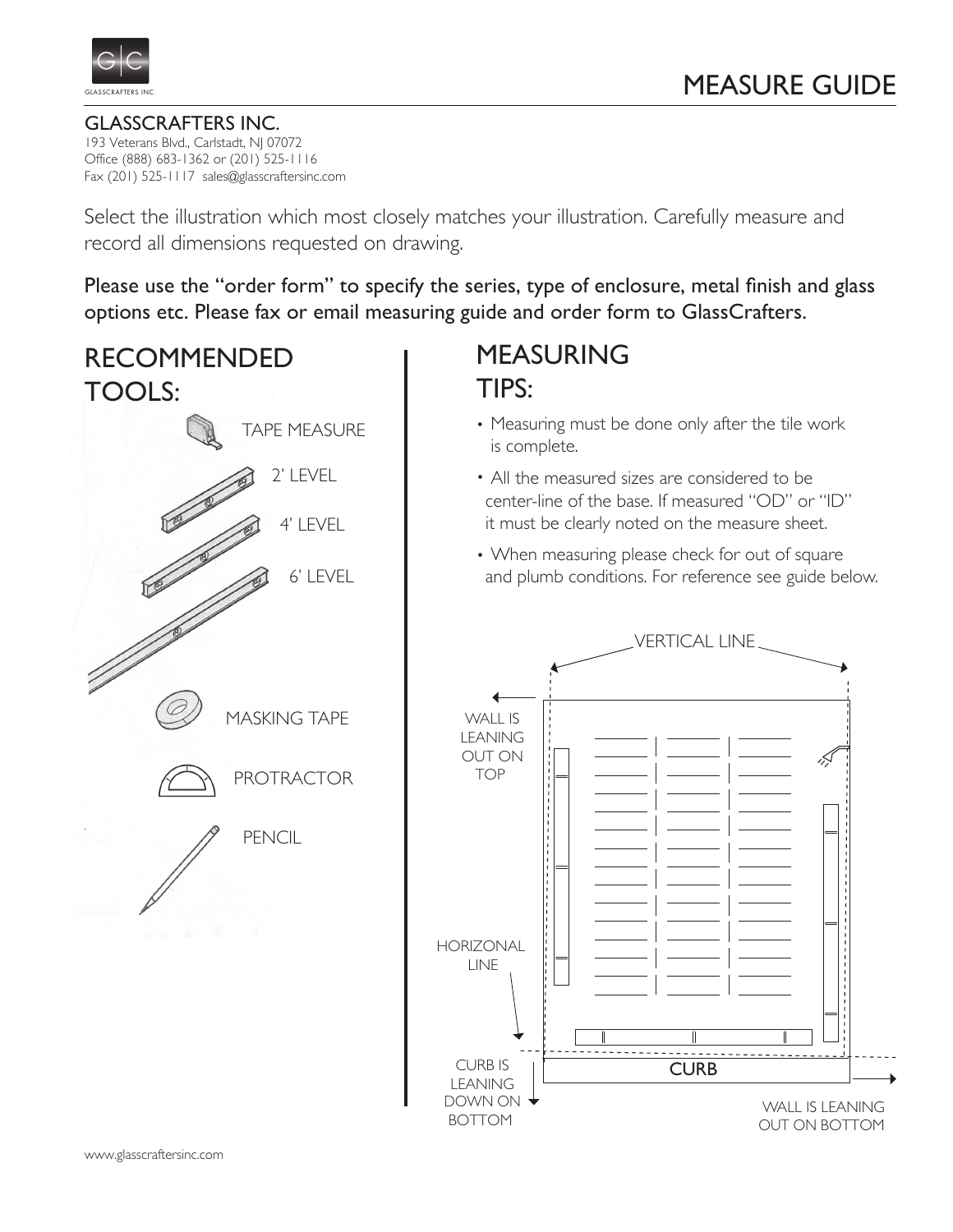

193 Veterans Blvd., Carlstadt, NJ 07072 Office (888) 683-1362 or (201) 525-1116 Fax (201) 525-1117 sales@glasscraftersinc.com

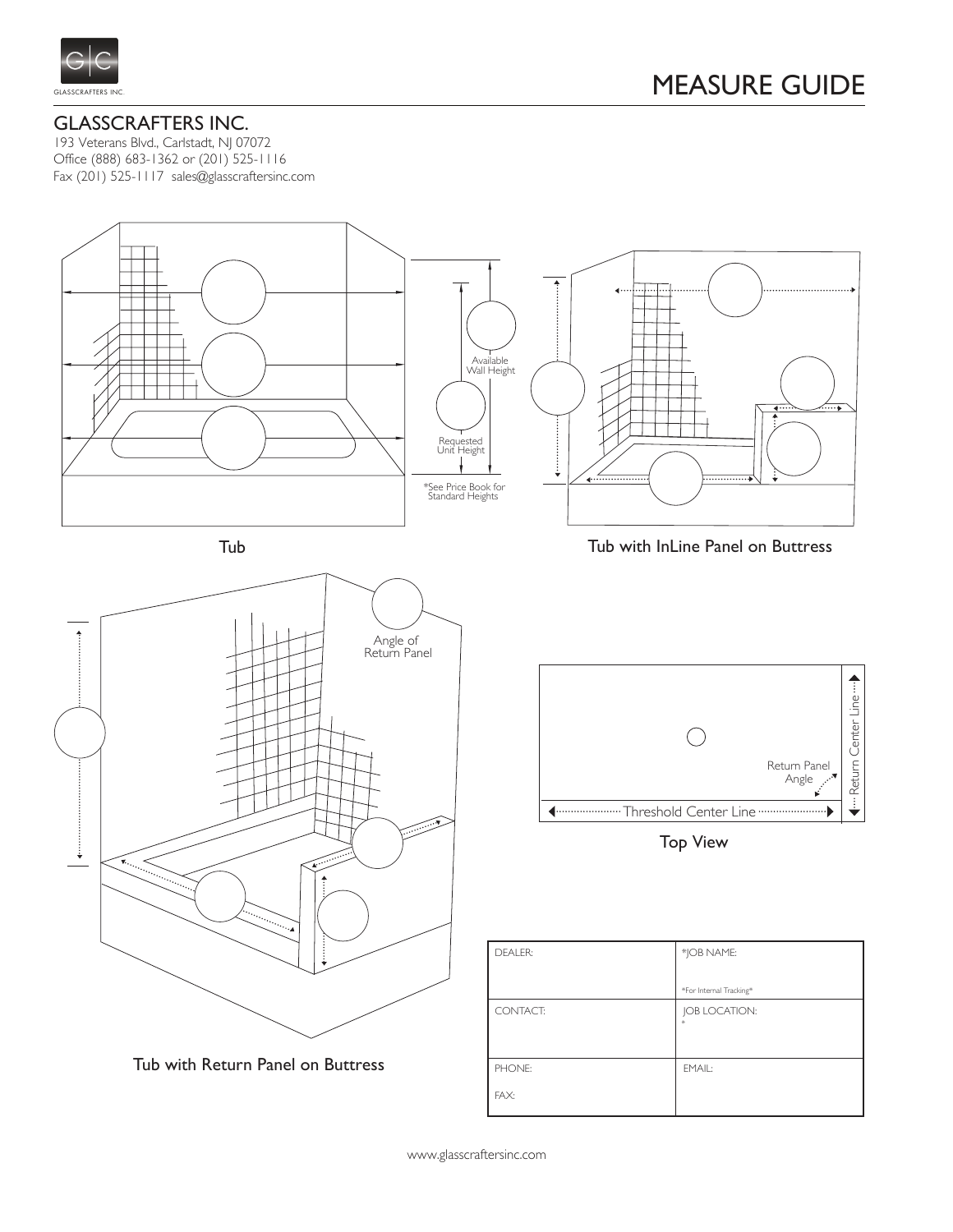

193 Veterans Blvd., Carlstadt, NJ 07072 Office (888) 683-1362 or (201) 525-1116 Fax (201) 525-1117 sales@glasscraftersinc.com



Stall with Return Panel

 $\overline{\phantom{a}}$ ◀ ▼

Stall with InLine Panel on Buttress



Top View

| <b>DEALER:</b> | *JOB NAME:              |
|----------------|-------------------------|
|                | *For Internal Tracking* |
| CONTACT:       | JOB LOCATION:<br>ŵ      |
|                |                         |
| PHONE:         | EMAIL:                  |
| FAX:           |                         |

www.glasscraftersinc.com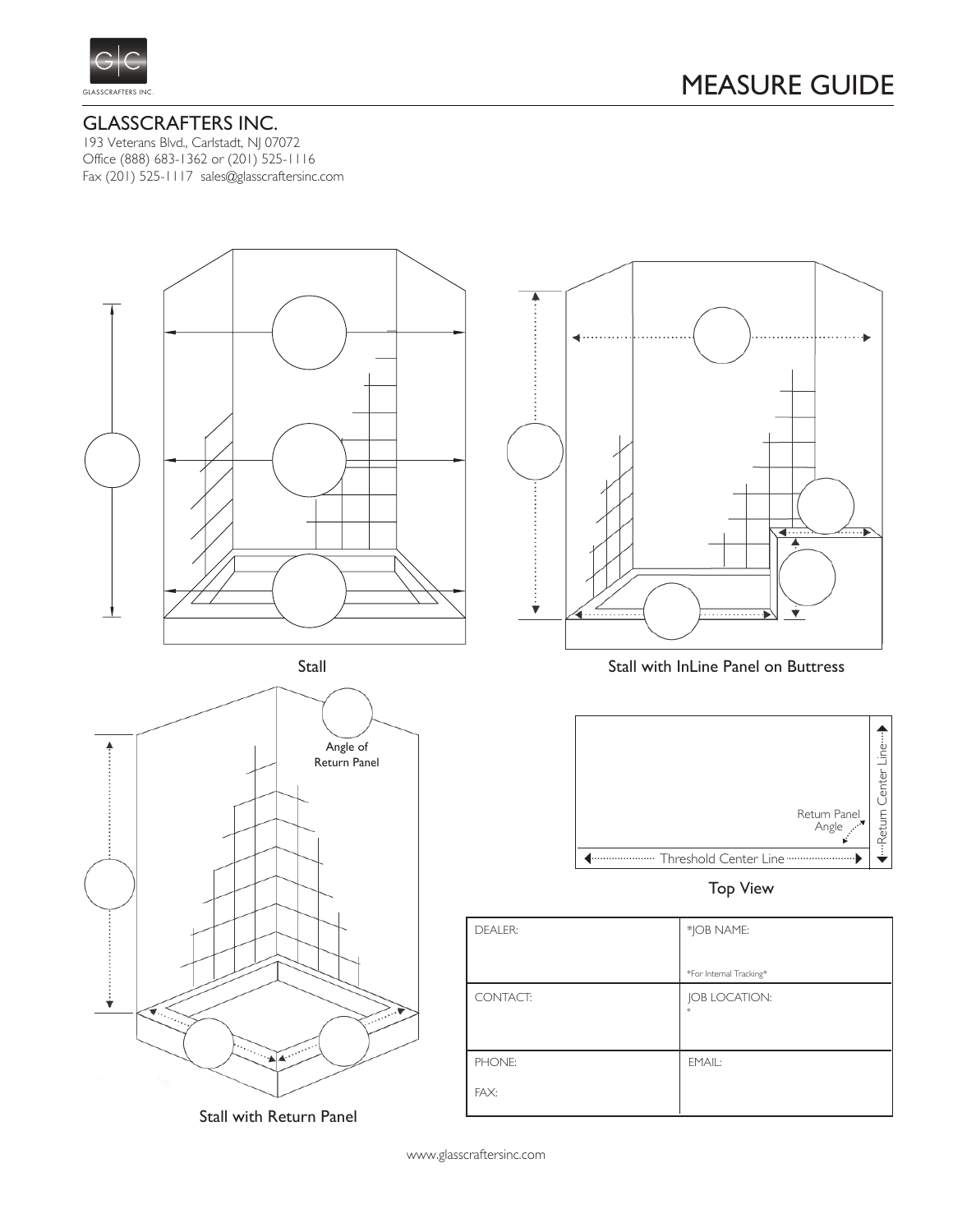

193 Veterans Blvd., Carlstadt, NJ 07072 Office (888) 683-1362 or (201) 525-1116 Fax (201) 525-1117 sales@glasscraftersinc.com



Stall with InLine Panel and Buttress Return Panel Stall with Buttress Return Panel





Top View

| <b>DEALER:</b> | *JOB NAME:              |
|----------------|-------------------------|
|                | *For Internal Tracking* |
| CONTACT:       | JOB LOCATION:           |
| PHONE:         | EMAIL:                  |
| FAX:           |                         |

www.glasscraftersinc.com